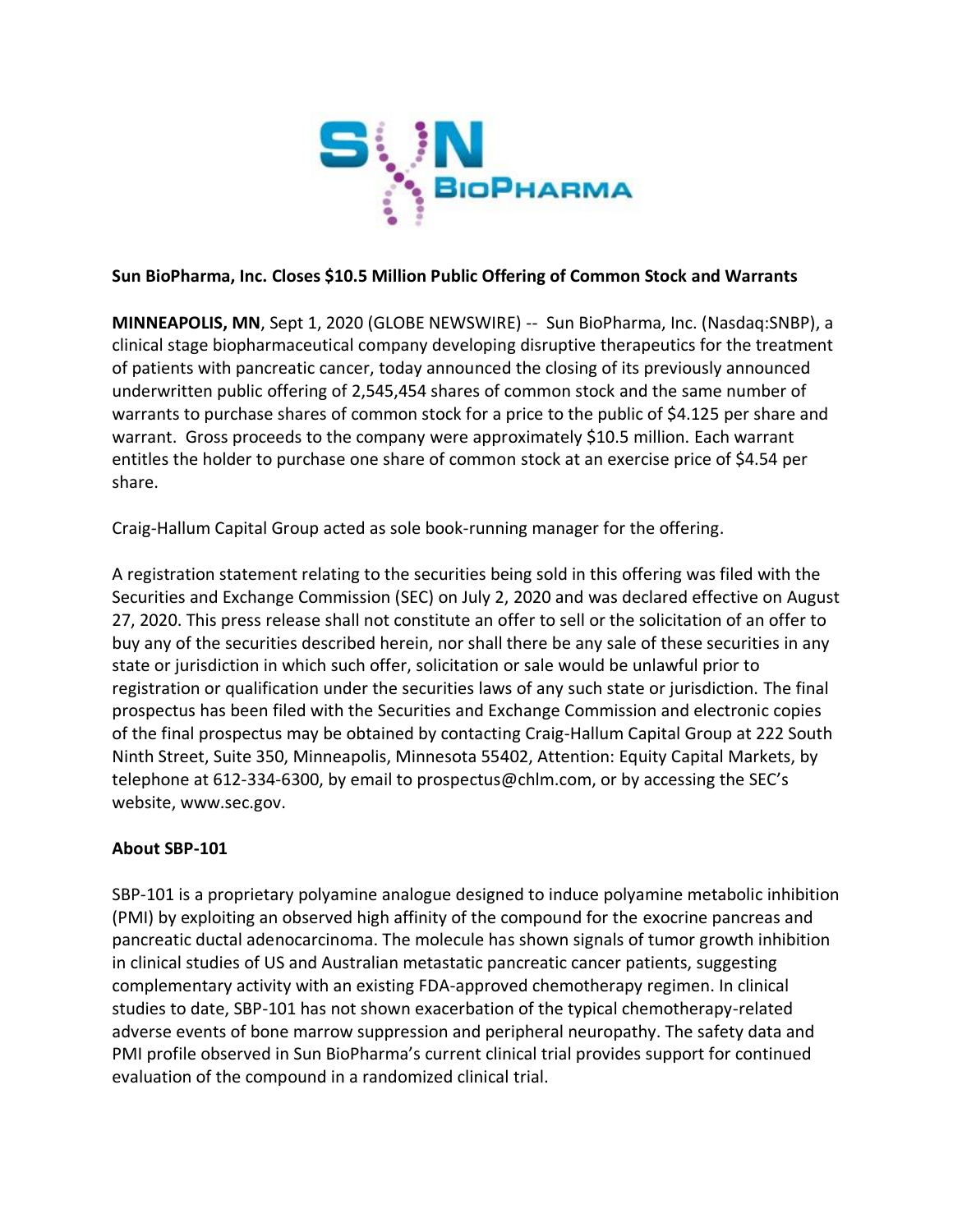### **About Sun BioPharma**

Sun BioPharma Inc. is a clinical-stage biopharmaceutical company developing disruptive therapeutics for patients with urgent unmet medical needs. The Company's initial product candidate is SBP-101 for the treatment of patients with metastatic pancreatic ductal adenocarcinoma, the most common type of pancreatic cancer. Sun BioPharma Inc. is dedicated to treating patients with pancreatic cancer and fully exploring SBP-101's potential for efficacy in combination with other agents and in treating other types of cancer. SBP-101 was invented by Raymond J. Bergeron, Ph.D., a Distinguished Professor Emeritus at the University of Florida. Sun BioPharma has scientific collaborations with pancreatic disease experts at Cedars Sinai Medical Center in Los Angeles, the University of Rochester in New York, Scripps MD Anderson Cancer Center in San Diego, California, the University of Florida, the Austin Health Cancer Trials Centre in Melbourne, Australia, the Ashford Cancer Centre in Adelaide, Australia, the Blacktown Cancer and Haemotology Centre in Sydney, Australia and the John Flynn Private Hospital in Tugun, Queensland, Australia. The Company's independent Data Safety Monitoring Board (DSMB) is Chaired by James Abbruzzese, MD, Professor of Medicine, and Chief, Division of Medical Oncology at Duke University School of Medicine. Professor David Goldstein, FRACP, Senior Staff Specialist at the Prince Henry & Prince of Wales Hospital / Cancer Care Centre in Sydney, Australia is Co-Chair of the DSMB. Further information can be found at: www.sunbiopharma.com. Sun BioPharma's common stock is listed on the Nasdaq Capital Market under the symbol SNBP.

## **Cautionary Statement Regarding Forward-Looking Statements**

*This press release contains "forward-looking statements," including within the meaning of the Private Securities Litigation Reform Act of 1995. Forward-looking statements can be identified by words such as: "believes," "may," "expects," or "plans." Forward-looking statements are neither historical facts nor assurances of future performance. Instead, they are based only on our current beliefs, expectations, and assumptions regarding the future of our business, future plans and strategies, projections, anticipated events and trends, the economy and other future conditions. Because forward-looking statements relate to the future, they are subject to inherent uncertainties, risks and changes in circumstances that are difficult to predict and many of which are outside of our control. Our actual results and financial condition may differ materially and adversely from the forward-looking statements. Therefore, you should not rely on any of these forward-looking statements. Important factors that could cause our actual results and financial condition to differ materially from those indicated in the forward-looking statements include, among others, the following: (i) our ability to obtain additional funding to complete Phase 1 clinical trial; (ii) progress and success of our Phase 1 clinical trial; (iii) the*  impact of the current COVID-19 pandemic on our ability to complete enrollment in our current *clinical trial; (iv) our ability to demonstrate the safety and effectiveness of our SBP-101 product candidate (v) our ability to obtain regulatory approvals for our SBP-101 product candidate in the United States, the European Union or other international markets; (vi) the market acceptance and level of future sales of our SBP-101 product candidate; (vii) the cost and delays in product development that may result from changes in regulatory oversight applicable to our SBP-101*